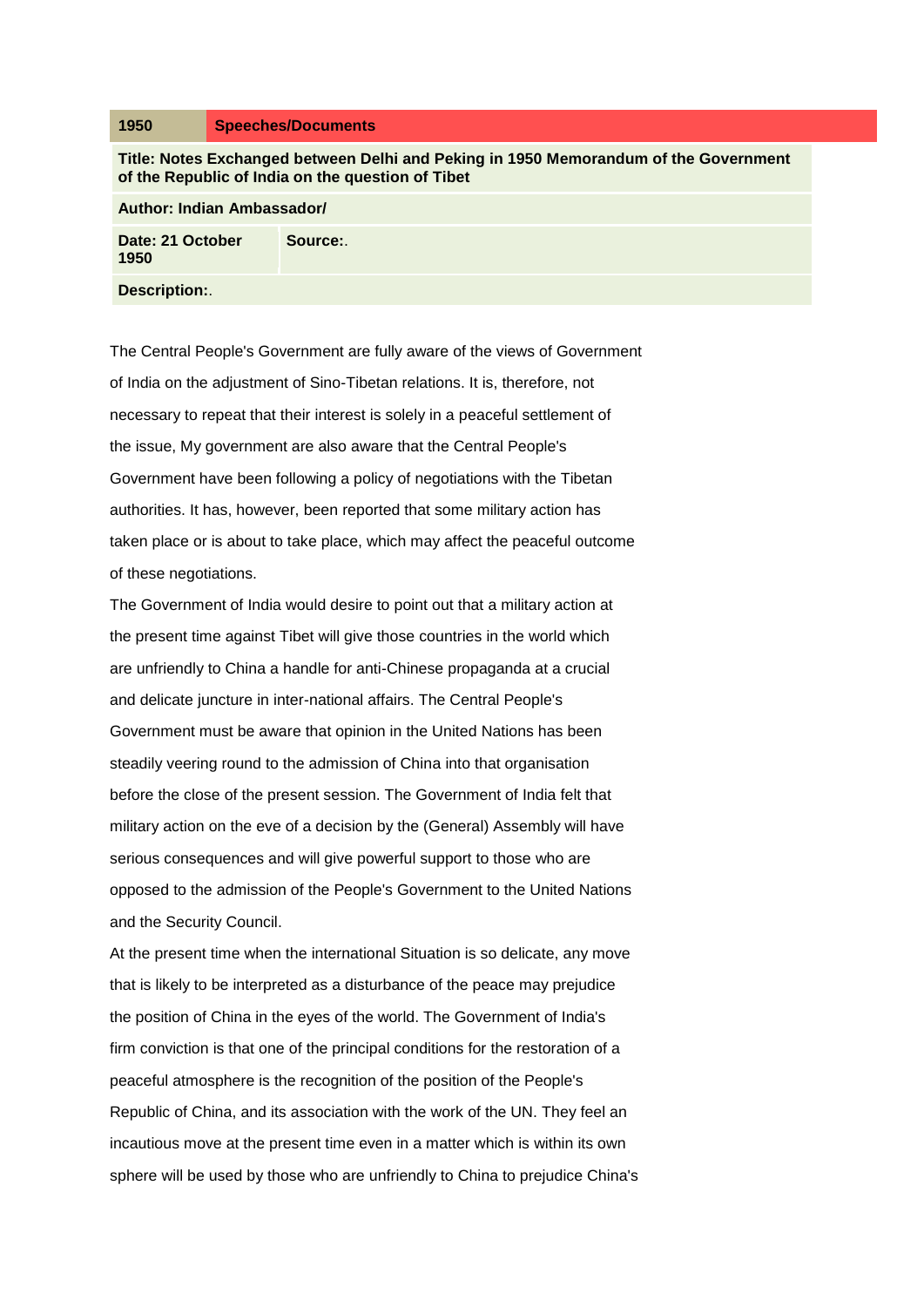case in the UN and generally before neutral opinion. The Government of India attach the highest importance to the earliest settlement of the problem of Chinese representation in international organizations and have been doing everything in their power to bring it to a successful conclusion. They are convinced that the position of China will be weakened if through military action in Tibet those who are opposed to China's a admission are now given a chance to misrepresent China's peaceful aims.

The Government of India feel that the time factor is extremely important. In Tibet there is not likely to be any serious military opposition and any delay in settling the matter will not therefore affect Chinese interests, or a suitable final solution. The Government of India's interest in this matter is, as we have explained before, only to see that the admission of the People's Government to the UN is not again postponed due to the causes which could be avoided and further that, if possible, a peaceful solution is sought while military action may cause unrest and disturbance on her own borders.

Note of the Government of the Republic of India on the question of Tibet delivered by the Indian Ambassador in Peking on 28 October, 1950.

Embassy of India in China, Peking. 28 October, 1950.

Excellency, I have the honour to convey to your Excellency the following communication from the Government of India.

Begins: We have seen with great regret reports in newspapers of official statements made in Peking to the effect that "People's Army units have been ordered to advance into Tibet."

We have received no intimation of it from your ambassador here or from our ambassador in Peking.

We have been repeatedly assured of the desire of Chinese Government to settle the Tibetan problem by peaceful means and negotiations. In an interview which India's ambassador had recently with the vice-foreign minister, the latter, while reiterating the resolve of the

Chinese Government to 'liberate" Tibet, had expressed a continued desire to do so by peaceful means.

We informed the Chinese government through our ambassador of the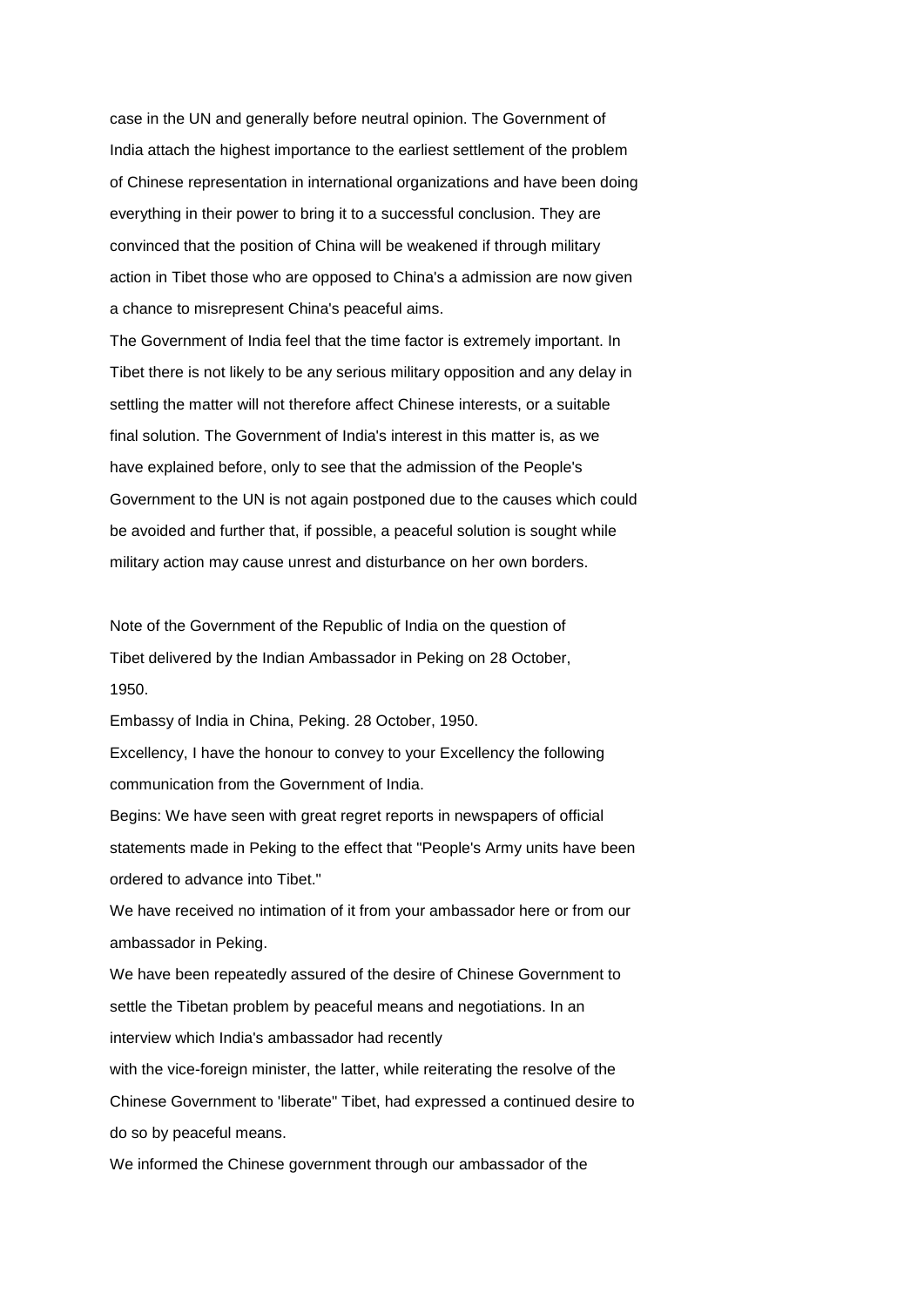decision of the Tibetan delegation to proceed to Peking immediately to start negotiations. This delegation actually left Delhi yesterday (25th). In view of these facts, the decision to order an advance of China's troops into Tibet appears to us most surprising and regrettable.

We realise there has been delay in the Tibetan delegation pro-to Peking This delay was caused in the first instance by the inability to obtain visas for Hong Kong for which the delegation was in no way responsible. Subsequently, the delegation came back to Delhi because of the wishes of the Chinese Government that preliminary negotiations should first be conducted in Delhi with the Chinese ambassador.

Owing to lack of knowledge on the part of the Tibetan delegation of dealing with other countries and the necessity of obtaining instructions from their government, who in turn had to consult their assemblies, certain delay took place

The Government of India do not believe any foreign influence hostile to China has been responsible for the delay in the delegation's departure. Two. Now that the invasion of Tibet has been ordered by the Chinese Government, peaceful negotiations can hardly be synchronised with it and there will naturally be fear on the part of the Tibetans that negotiations will be under duress. In the present context of world events, the invasion by Chinese troops of Tibet cannot but be regarded as deplorable and, in the considered judgement of the Government of India, not in the interest of China or of peace.

The Government of India can only express their deep regret that in spite of the friendly and disinterested advice repeatedly tendered by them, the Chinese Government should have decided to seek a solution of the problem of their relations with Tibet by force instead by the slower and more enduring method of peaceful approach. Ends.

I avail myself of this opportunity to renew to your Excellency the assurance of my highest consideration.

K. M. Panikkar.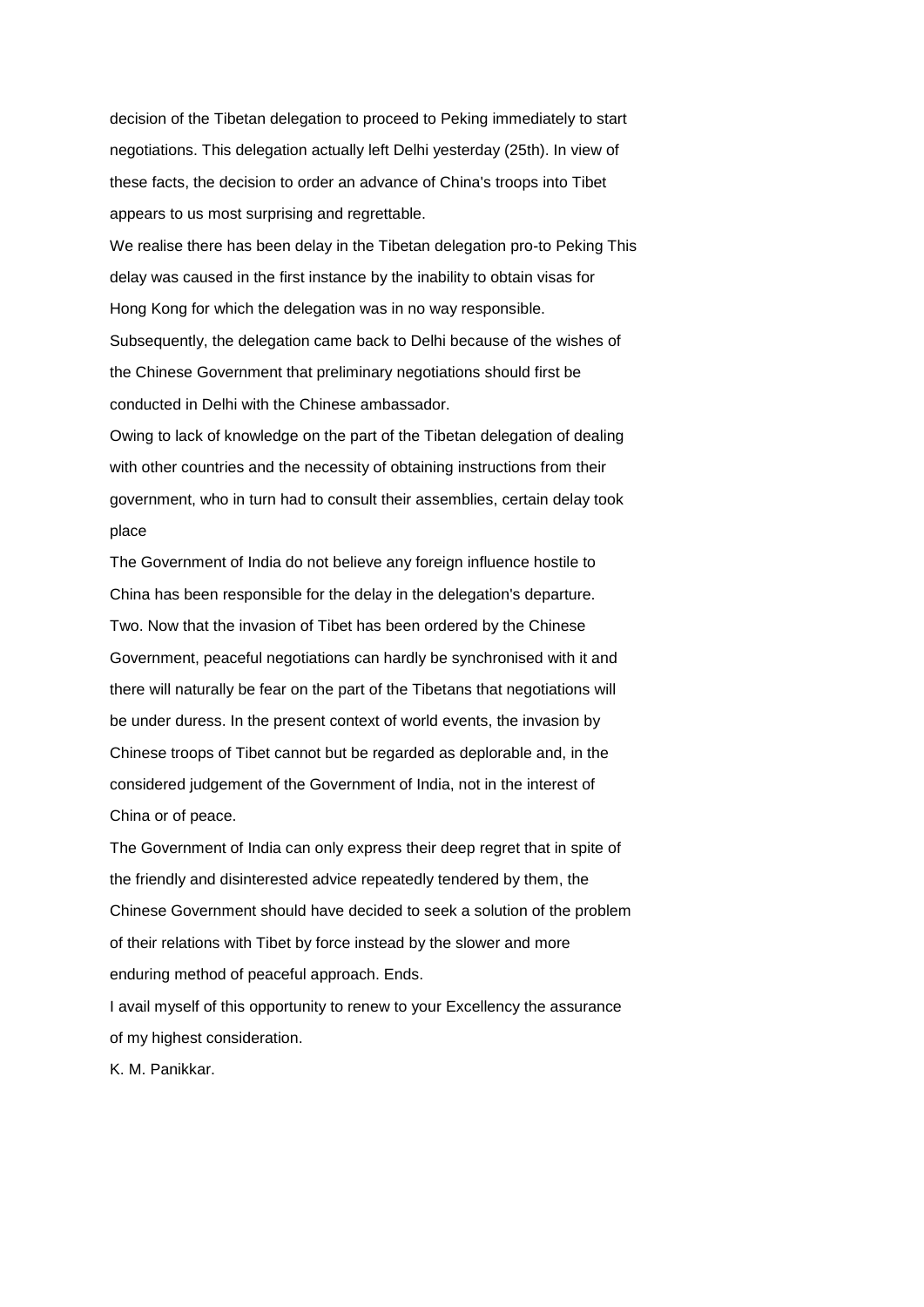Reply of the Central People's Government of the People's Republic of China on 30 October, 1950, to the memorandum and note of the Indian Government on the question of Tibet.

On October 21, 1950, the Ministry of Foreign Affairs of the Central People's Government of the People's Republic of China received from H. E. Ambassador Panikkar an aide memoire of the Government of India on the question of Tibet. On October 28, Minister for Foreign Affairs, Chou En-lai further received a communication from the Government of India as conveyed by H. E. Ambassador Panikkar.

The Central People's Government of the People's Republic of China would like to make it clear Tibet is an integral part of Chinese territory and the problem of Tibet is entirely a domestic problem of China. The Chinese People's Liberation Army must enter Tibet, liberate the Tibetan people, and defend the frontiers of China. This is the resolved policy of the Central People's Government.

The Central People's Government has repeatedly expressed the hope that the problem of Tibet may be solved by peaceful negotiations, and it welcomes, therefore the declaration of the local authorities of Tibet to come to Peking at an early date to proceed with peaceful negotiations. Yet, the Tibetan delegation, under outside instigation, has intentionally delayed the date of its departure for Peking. The Central People's Government, however, has not abandoned its desire to proceed with peaceful negotiations.

But regardless of whether the local authorities of Tibet wish to proceed with peaceful negotiations, and whatever results may be achieved by negotiations, the problem of Tibet is a domestic problem of the People's Republic of China and no foreign interference shall be tolerated. In particular, the problem of Tibet and the problem of the participation of the People's Republic of China in the United Nations are two entirely unrelated problems.

If those countries hostile to China attempt to utilise as an excuse the fact that the Central People's Government of the People's Republic of China is exercising its sovereign rights in its territory of Tibet and threaten to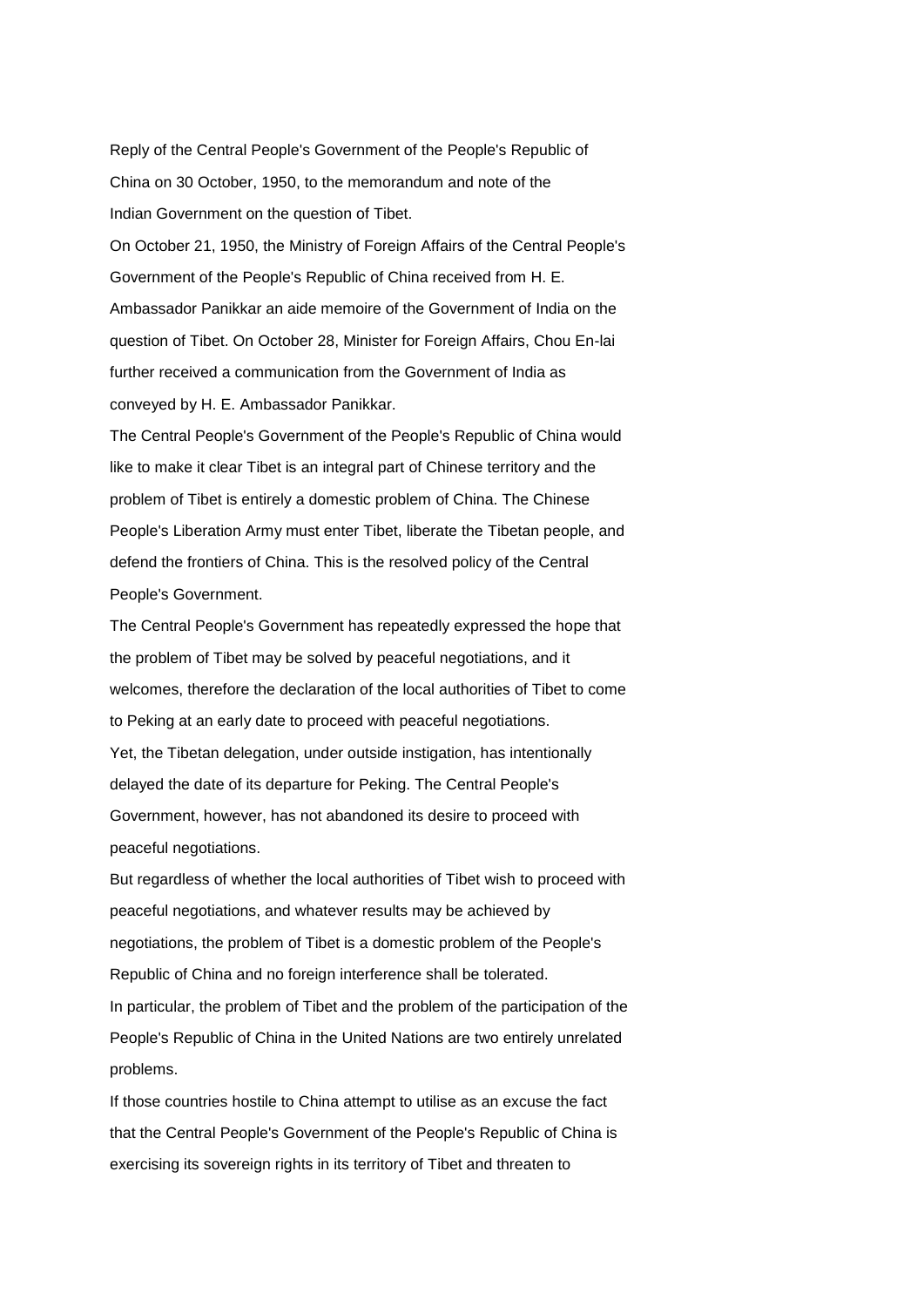obstruct the participation of the People's Republic of China in the UN Organisation, it is then but another demonstration of the unfriendly and hostile attitude of such countries towards China.

Therefore, with regard to the viewpoint of the Government of India on what it regards as deplorable, the Central People's government of the People's Republic of China cannot but consider it as having been affected by foreign influences hostile to China in Tibet and hence express their deep regret. October 30, 1950.

Note of the Government of the Republic of India on the question of Tibet dated 1 November, 1950. Embassy of India in China, Peking. November 1, 1950. Excellency, I have the honour to c6nvey to your Excellency the following communication from the Government of India. Begins: The Indian Ambassador in Peking has transmitted to the Government of India the note handed to him by the vice-foreign minister of the People's Republic of China on October 30. The Government of India have read with amazement the statement in the last paragraph of the Chinese Government's reply that the Government of India's representation to them was affected by foreign influences hostile to China and, categorically repudiate it.

At no time has any foreign influence been brought to bear upon India in regard to Tibet. In this, as in other matters, the Government of India's policy has been entirely independent and directed solely towards a peaceful settlement of international disputes and avoidance of anything calculated to increase the present deplorable tensions in the world.

Two. The Government of China are really mistaken in thinking that the Tibetan delegation's departure to Peking was delayed by outside instigation In their previous communications the Government of India have explained at some length the reasons why the Tibetan delegation could not proceed to Peking earlier. They are convinced that there has been no possibility of foreign instigation.

Three. It is with no desire to interfere or to gain any advantage that the Government of India have sought earnestly that a settlement of the Tibetan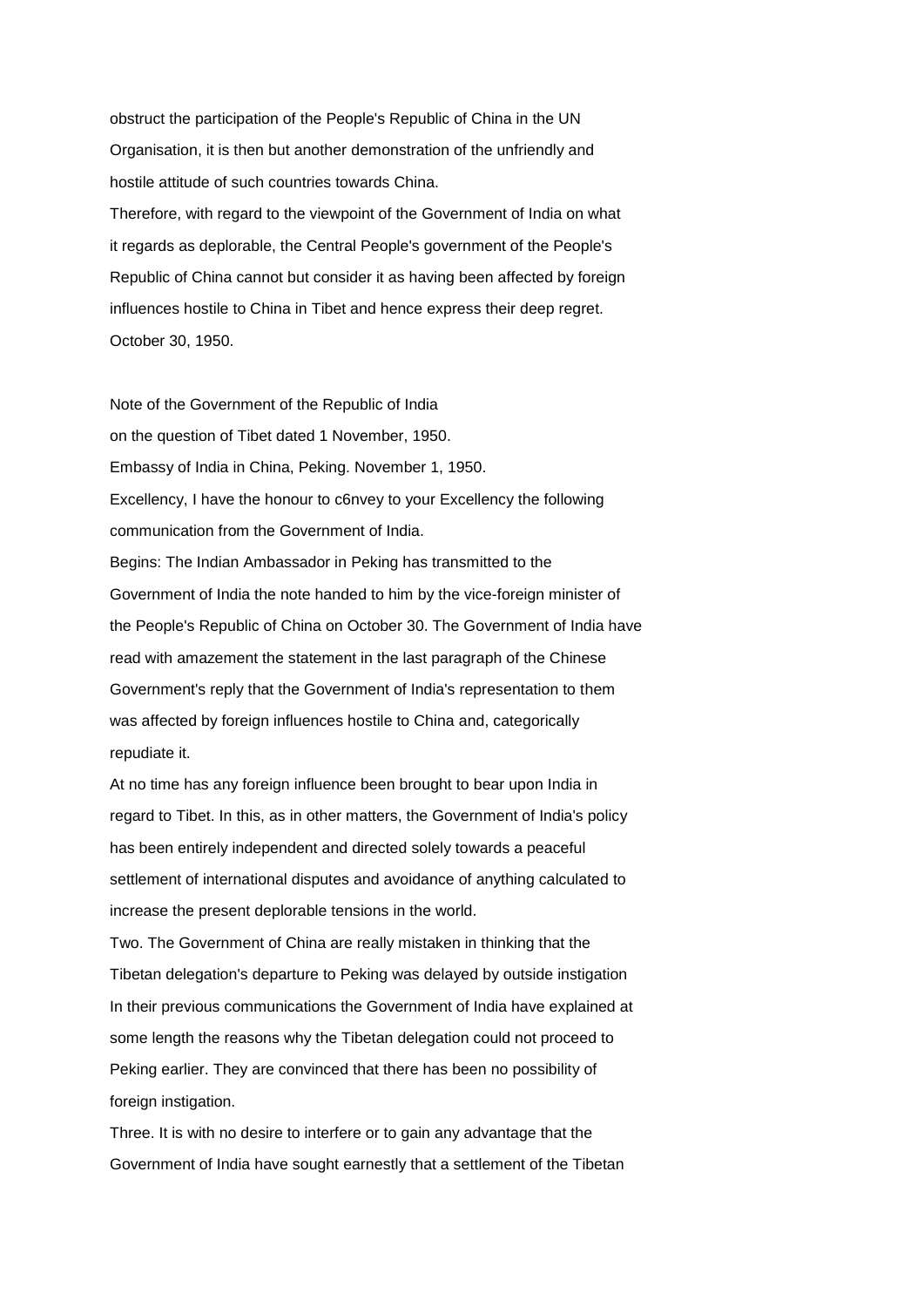problem should be effected by peaceful negotiations, adjusting legitimate Tibetan claims. to autonomy within the framework of Chinese suzerainty. Tibetan autonomy is a fact, which judging from reports that they, have received from the Indian ambassador in China and also from' other sources, the Chinese Government were themselves willing to recognise and foster. The Government of India's repeated suggestions that Chinese suzerainty over Tibet and Tibetan autonomy should be reconciled by peaceful negotiations were not, as the Chinese Government seem to suggest, unwarranted interference in China's internal affairs, but well-meant advice by a friendly government which has a natural interest in the solution of the problems concerning its neighbours by peaceful methods.

Four. Wedded as they are to ways of peace the Government of India have been gratified to learn that the Chinese Government were also desirous to effect a settlement in Tibet through peaceful negotiations. Because of this, the Government of India advised the Tibetan government to send their delegation to Peking, and were glad that this advice was accepted. In the interchange of the communications which had taken place between the Government of India and the Government of China, the former received repeated assurances that a peaceful settlement was aimed at. In the circumstances, the surprise of the Government of India was all the greater when they learnt that military operations had been undertaken by the Chinese Government against a peaceful people. There has been no allegation that there has been any pro-vocation or any resort to nonpeaceful methods on the part of the Tibetans. Hence, there is no justification whatever for such military operations against them. Such a step involving an attempt to impose a decision by force could not possibly be reconciled with a peaceful settlement. In view of these developments, the Government of India are no longer in a position to advise the Tibetan delegation to proceed to Peking, unless the Chinese Government think it fit to order their troops to halt their advance into Tibet and thus give a chance for peaceful negotiations.

Five. Every step that the Government of India have taken in recent months has been to check the drift to war all over the world. In doing so, they have often been misunderstood and criticised, but they have adhered to their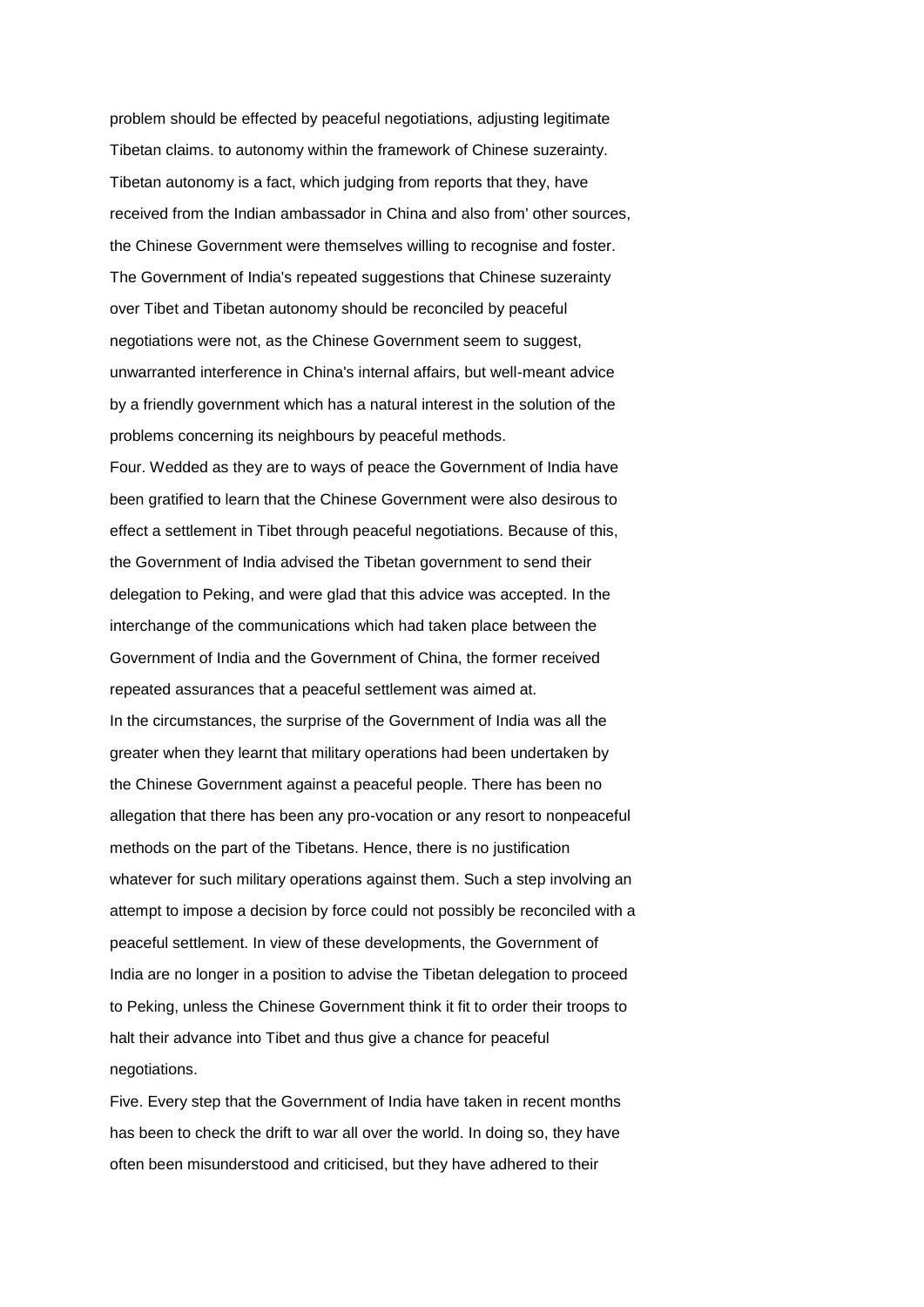policy regardless of the displeasure of great nations. They cannot help thinking early operations by the Chinese Government against Tibet have greatly added to the tensions of the world in general, which they are sure the Government of China also wish to avoid.

Six. The Government of India have repeatedly made it clear that they have no political or territorial ambitions in Tibet and they do not seek any novel or privileged position for themselves or for their nationals in Tibet. At the same time they have pointed out that certain rights have grown out of usage and agreements which are natural between neighbours with close cultural and commercial relations.

These relations have found expression in the presence of an agent of the Government of India in Lhasa, the existence of trade agencies at Gyantse and Yatung and the maintenance of post and telegraph offices at the trade route up to Gyantse. For the protection of this trade route a small military escort has been stationed at Gyantse for over 40 years. The Government of India are anxious that these establishments which are to the mutual interest of India and Tibet, and do not detract in any way from Chinese suzerainty over Tibet, should continue. The personnel at the Lhasa mission and the agencies at Gyantse and Yatung have accordingly been instructed to stay at their posts.

Seven. It has been the basic policy of the Government of India to work for friendly relations between India and China, both countries recognizing each other's sovereignty, territorial integrity and mutual interests. Recent developments in Tibet have affected friendly relations and the interest of peace all over the world; this the Government of India deeply regret.

In conclusion, the Government of India can only express their earnest hope that the Chinese Government will still prefer the methods of peaceful negotiations and settlement to a solution under duress and by force. Ends. I avail myself of this opportunity td renew to Your Excellency the assurance of my highest consideration.

K. M. Panikkar

H.E. Minister for Foreign Affairs, Central People's Government of P.R.C.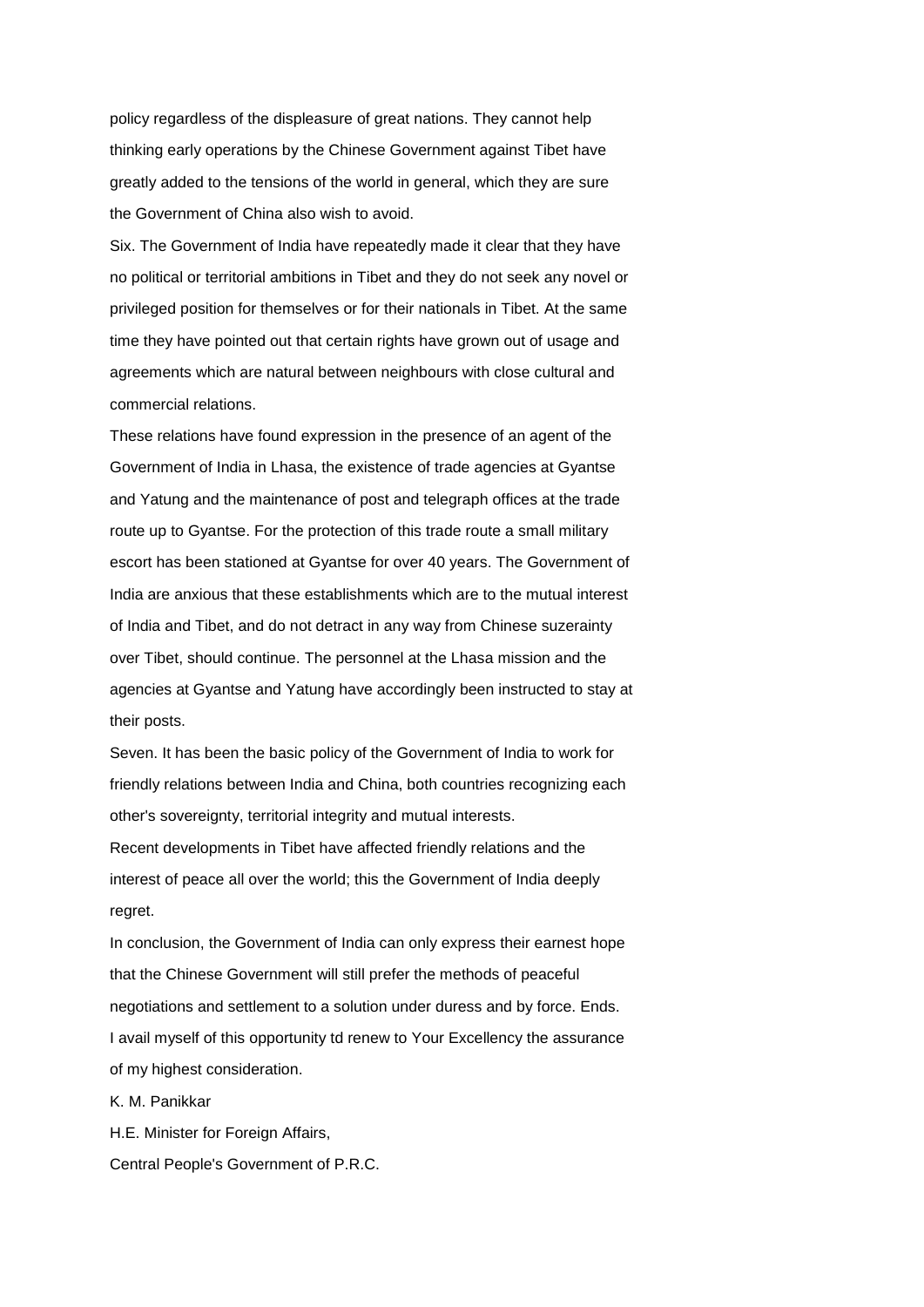## Peking.

Reply dated 16 November, 1950 of the Central People's Government of the People's Republic of China to the note of the Government of the Republic of India on the question of Tibet. On November 1, 1950, the Ministry of Foreign Affairs of the People's Republic of China received from H. E. Ambassador Panikkar a communication from the Government of the Republic of India on the problem of Tibet. The Central People's Government of the People's Republic of China in its past communications with the Government of the Republic of India on the question of Tibet has repeatedly made it clear that Tibet is an integral part of Chinese territory. The problem of Tibet is entirely a domestic problem of China. The Chinese People's Liberation Army must enter Tibet, liberate the Tibetan people and defend the frontiers of China. This is the firm policy of the Chinese Government. According to the provisions of the common programme adopted by the Chinese People's Political Consultative Conference, the regional autonomy granted by the Chinese Government to the national minorities inside the country is an autonomy within the confines of Chinese sovereignty.

This point has been recognised by the Indian government in its aide memoire to the Chinese Government dated August 26, 195O. However, when the Chinese Government actually exercised its sovereign rights and began to liberate the Tibetan people and drive out foreign forces and influences to ensure that the Tibetan people will be free from aggression and will realise regional autonomy and religious freedom, the Indian Government attempted to influence and obstruct the exercise of its sovereign rights in Tibet by the Chinese Government. This cannot but make the Chinese Government greatly surprised.

The Central People's Government of the People's Republic of China sincerely hopes that the Chinese People's Liberation Army may enter Tibet peacefully to perform the sacred task of liberating the Tibetan people and defending the frontiers of China. It has therefore long since welcomed the delegation of the local authorities of Tibet, which has remained in India, to come to Peking at an early date to proceed with peace negotiations. Yet the said delegation,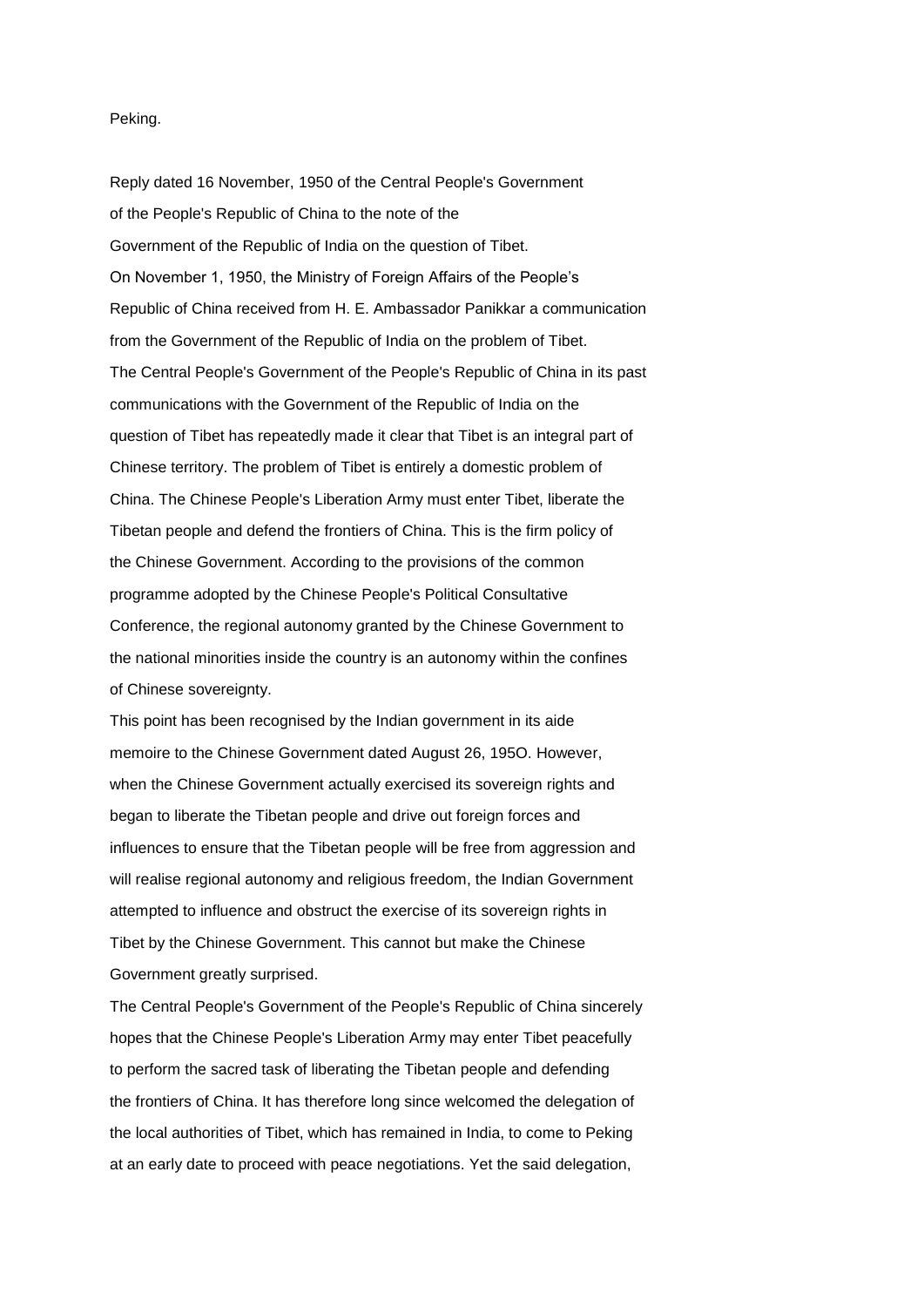obviously as a result of continued outside obstruction, has delayed its departure for Peking. Further taking advantage of the delay of the negotiations, the local authorities of Tibet have deployed strong armed forces at Chengtu in Sikang province in the interior of China, in an attempt to prevent the Chinese People's Liberation Army from liberating Tibet. On August 31, 1950, the Chinese Ministry of Foreign Affairs informed the Indian Government through Ambassador Panikkar that the Chinese People's Liberation Army was going to take action soon in West Sikang according to set plans and expressed the hope that the Indian Government would assist the delegation of the local authorities of Tibet so that it might arrive in Peking in mid-September. The Chinese Charge d'Affaires, Shen Chien, and later Ambassador Yuan Chung-hsien, both in person, told the said delegation that, it was imperative that it should hasten to Peking within September, or that the said delegation should bear the responsibilities and be held responsible for all the consequences resulting from the delay. In mid-October, Chinese Ambassador Yuan again informed the Indian Government of this. Yet still owing to outside instigation the delegation of the local authorities of Tibet fabricated various pretexts and remained in India. Although the Chinese Government has not given up its desire of settling the problem of Tibet peacefully it can no longer continue to put off the set plan of the Chinese People's Liberation Army to proceed to Tibet. And the liberation of Chengtu further proved that through the instrument of Tibetan troops, foreign forces and influences were obstructing the peaceful settlement of the problem of Tibet. But regardless of whether the local authorities of Tibet wish to proceed with peace negotiations and regardless of whatever results may be achieved by negotiations, no foreign intervention will be permitted. The entry into Tibet of the Chinese People's Liberation Army and the liberation of the Tibetan people are also decided. In showing its friendship with the Government of the Republic of India, and in an understanding of the desire of the Indian Government to see the problem of Tibet settled peacefully, the Central People's Government of the People's Republic of China had kept the Indian Government informed of its efforts in this direction What the Chinese Government cannot but deeply regret is that the Indian Government in disregard of the facts has regarded a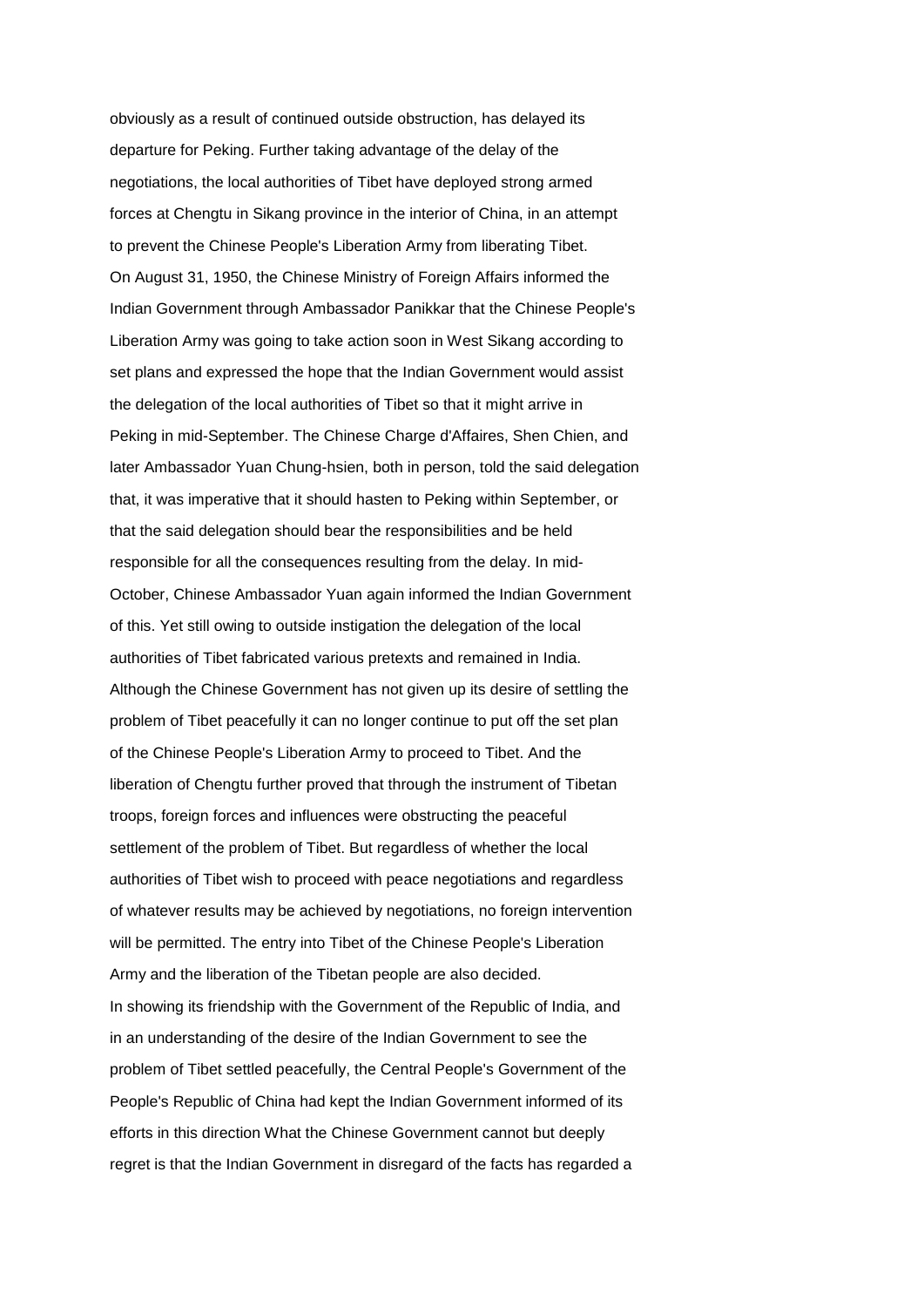domestic problem of the Chinese Government-the exercise of its sovereign rights in Tibet as an international dispute calculated to increase the present tensions in the world.

The Government of the Republic of India has repeatedly expressed its desire of developing Sino-Indian friendship on the of these imperialist aggressors. For the sake of maintenance of benefit and of preventing the world from going to war. The entry into Tibet of the Chinese People's Liberation Army is exactly aimed at the protection of the integrity of the territory and the sovereignty of China. And it is on this question that all those countries who desire to respect the territory and sovereignty of China should first of all indicate their real attitude towards China.

In the meantime, we consider that what is now threatening the independence of nations and world peace is precisely the forces of these imperialist aggressors. For the sake of maintenance of national independence and defence of world peace, it is necessary to resist the forces of these imperialist aggressors. The entry into Tibet of the Chinese People's Liberation Army is thus an important measure to maintain Chinese independence, to prevent the imperialist aggressors from dragging the world towards war, and to defend world peace.

The Central People's Government of the People's Republic of China welcomes tile renewed declaration of the Indian Government that it has no political or territorial ambitions in China's Tibet and that it does not seek any new privileged position. As long as our two sides adhere strictly to the principles of mutual respect for territory, sovereignty, equality and mutual benefit, we are convinced that the friendship between China and India should be developed in a normal way, and that the problems relating to Sino-Indian diplomatic, commercial and cultural relations with respect to Tibet may be solved properly and to our mutual benefit through normal diplomatic channels.

Peking, November 16, 1950.

## **Notes**

Panikkar: Kavalam Madhava (Sardar): 1931-47, served in various Indian princely states in important administrative posts; 1948-52, Ambassador to China and later, 1953-59, to Egypt and France; author of several books